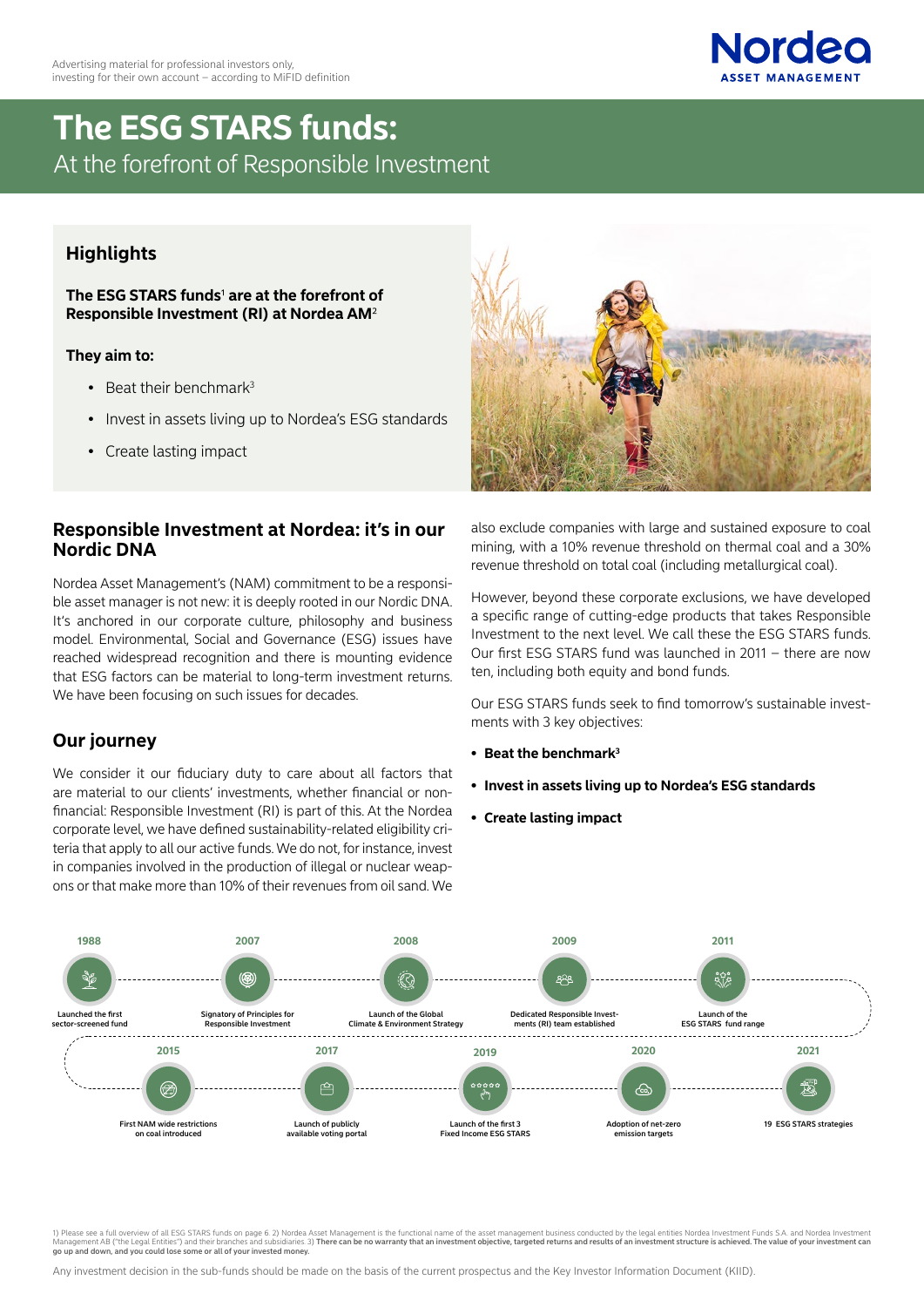Selecting the right assets is crucial to beating the benchmark

**How the ESG STARS funds invest in assets living up to Nordea's standards**

- Our award-winning Responsible Investment (RI) Team conducts in-depth analysis to understand where companies and government issuers stand regarding ESG factors
- Meeting companies and issuers is an important part of our research process
- We ensure the funds invest only in assets able to meet our ESG standards

The ESG STARS' idea generation process shares inputs from the investment team and the Responsible Investment (RI) team.

The RI analysts, who sit close to their respective portfolio management teams in Stockholm and Copenhagen, have both a broad coverage and a particular focus on ESG STARS fund holdings. Together, the investment team and the RI team focus on bottomup issuer research, looking particularly at the risks and opportunities of long-term structural changes.

### **Award-winning Responsible Investment Team**

Nordea's award-winning RI team is at the forefront of the industry. Besides being fully integrated with the investment boutiques managing ESG products, the team of dedicated ESG professionals works with ESG data, analysis, product, policy development and active ownership.

Over the years, the team has received multiple awards, recently winning the CFI Awards<sup>4</sup> for "Best ESG Team in Europe 2021" and the FN Asset Management Awards<sup>5</sup> 2021 in the category "ESG initiative of the Year" for the collaborative engagement initiated and led by Nordea Asset Management against the construction of the Vung Ang 2 coal-fired power plant in Vietnam.



FN Asset Management Awards 2021 "ESG initiative of the Year": Nordea Asset Management-led collaborative engagement against the construction of the Vung Ang 2 coal-fired power plant in Vietnam.

## **NAM's proprietary ESG data platform**

Leveraging more than a decade of ESG analysis NAM has developed **proprietary scoring models** which are implemented on our ESG data platform. The data platform aggregates information from multiple sources, supporting our analysts as they carry out in-depth research. At the same time, the platform uses AI features and analyst-structured weights and formulas to generate ESG scores for more than 13,000 securities - almost full coverage of the main benchmark indices. This enables the team to provide consistent internal scoring that is up to date, forward-looking and nuanced to reflect company actions rather than solely relying on third party scores, which must – by definition – be backward looking. Holdings in the ESG STARS funds are subject to further research and human validation of the score. The automation of part of the process allows the team to provide the full research coverage we believe our strategies deserve while allowing time to dive deeper into more difficult cases.

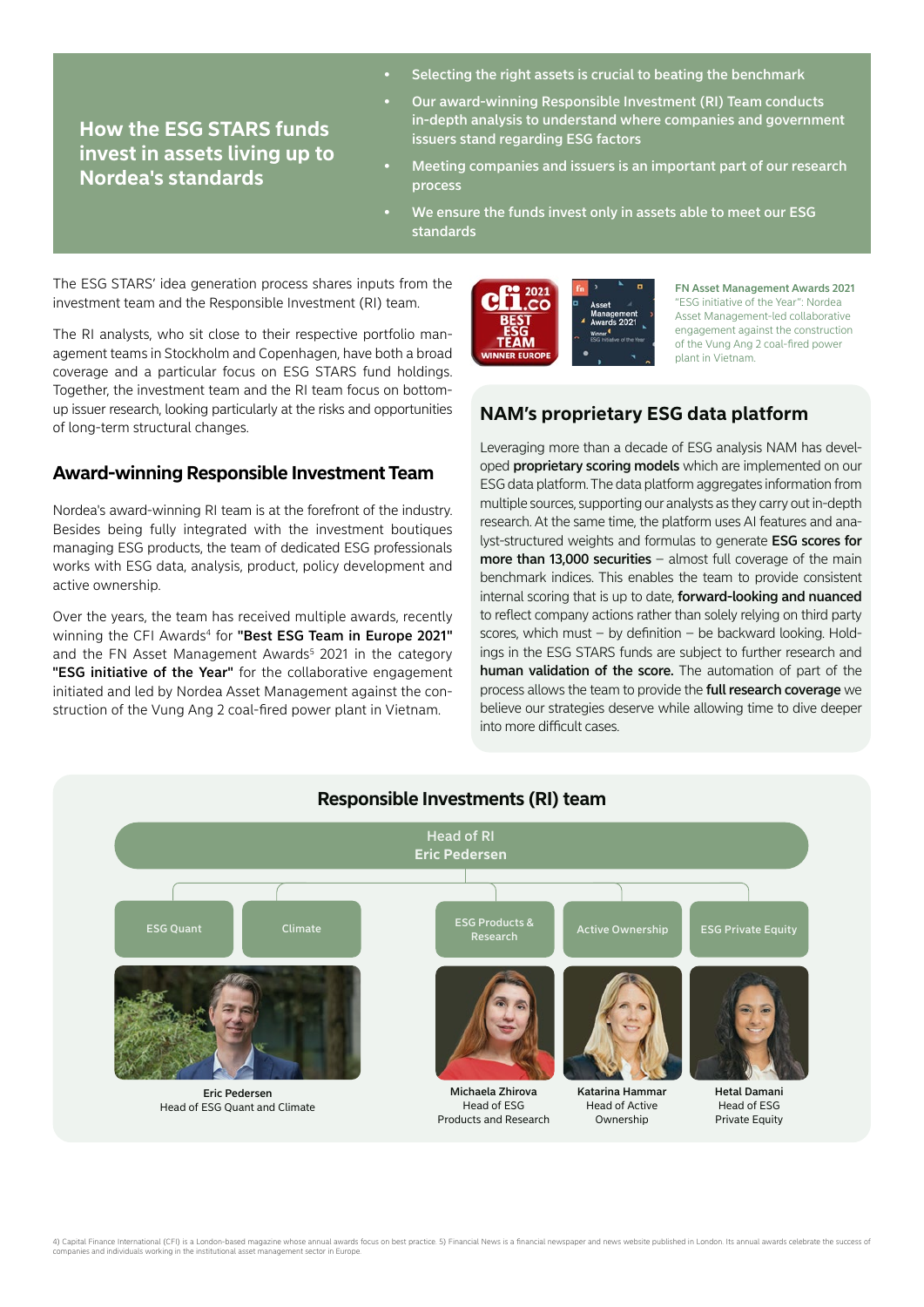## **Selecting the right ESG assets**

While equities can benefit directly from a competitive advantage resulting from higher ESG standards, within fixed income such a competitive advantage feeds through as a lower risk of default. Therefore, while our ESG-focused equity selection aims at a positive choice of ESG leaders, our ESG-focused fixed income selection is targeted more at avoiding losers.

**For equities**, one key source of ideas is the Expectations Gap, which looks at the difference between our internal view of a company's ability to generate future cash flows and the market's view. This helps the team to identify potential investment candidates with attractive fundamentals. The team can also source ideas from our detailed ESG assessment on potential holdings, which it carries out to ensure that a company meets NAM's ESG standards.

For corporate bonds, an initial screening identifies the most significant contributors to benchmark risk and return. From this universe, the team considers whether the bond's valuation reflects – in their view – the risks and opportunities resulting from its industry exposure and company strategy.

**For sovereign bonds**, the first step is to identify which issuers are investable on an ESG basis. This produces an investable universe which the team can assess on fundamental factors such as business cycle, technical and structural potential.

Idea generation is followed by an ESG assessment. This is done using two different proprietary scoring models, one for equities and corporate bonds – where we score the corporate issuer – and another for sovereign bonds.

### **Meeting our ESG standards**

The ESG score represents the minimum expectations we have for the assets included in the ESG STARS funds. Portfolio managers of the ESG STARS funds exclude C-rated companies, investing only in assets with a minimum ESG score of B. While we apply certain ESG standards to all our actively-managed funds at Nordea the advanced scoring approach used by the ESG STARS funds significantly raises the bar for a security to become eligible for investment.

Our ESG scoring process is supported by the ESG data platform, which has been developed over several years (and is continuously being enhanced) by the RI team.

### **In-depth ESG analysis: Our 4 step scoring process**

#### **Equity and corporate bond ESG scoring process Sovereign bond ESG scoring process**

| Step 1                                                                                                                                                                                                                                                                                                                                                                 |  |  | <b>Identify key issues</b>                                                                                                                                                                                                                                                                                                                               |  |  |
|------------------------------------------------------------------------------------------------------------------------------------------------------------------------------------------------------------------------------------------------------------------------------------------------------------------------------------------------------------------------|--|--|----------------------------------------------------------------------------------------------------------------------------------------------------------------------------------------------------------------------------------------------------------------------------------------------------------------------------------------------------------|--|--|
| For each sector the team identifies the critical (material) ESG issues to<br>include in their evaluation. The materiality of ESG issues varies sector<br>by sector and this first step is crucial. For example, water pollution and<br>labour rights may be key issues for a manufacturer while the leading<br>issue for a software provider might be data protection. |  |  | The starting point of the sovereign scoring process is a quantitative<br>model built on academic research. We identify the 8 most explanatory<br>ESG factors – such as corruption, health and education, and the<br>transition towards being a low carbon economy $-$ and we aggregate<br>and disaggregate multiple data points to evaluate each factor. |  |  |
| Step 2                                                                                                                                                                                                                                                                                                                                                                 |  |  | <b>Risk and opportunities research</b>                                                                                                                                                                                                                                                                                                                   |  |  |
| Next, the team identifies ESG risks as well as opportunities at the com-<br>pany-specific level.                                                                                                                                                                                                                                                                       |  |  | The model highlights, based on academic studies, which factors to<br>look at when assessing ESG risks on a sovereign bond. As a numerical<br>model, it forms a solid starting point to analyse a country's ESG risks.                                                                                                                                    |  |  |
| Step 3                                                                                                                                                                                                                                                                                                                                                                 |  |  | Analysis and company meetings                                                                                                                                                                                                                                                                                                                            |  |  |
| An in-depth analysis is carried out using data from multiple sources<br>(such as data published by the company, specialised ESG data-provid-<br>ers, international organisations and NGOs) and from company meetings.                                                                                                                                                  |  |  | Overlaid onto the model's output is a qualitative analysis carried out by<br>experts from the RI team and the EM Debt team together to provide a<br>full assessment of a country's ESG profile.                                                                                                                                                          |  |  |
| Step 4                                                                                                                                                                                                                                                                                                                                                                 |  |  | <b>ESG Scoring</b>                                                                                                                                                                                                                                                                                                                                       |  |  |

These steps result in an internal ESG score (A/B/C) with a trend indicator of '+', neutral and '-'. This score is not rated relative to peers, but is absolute in nature. It is an aggregated metric that represents NAM's view on how well a company or sovereign bond is positioned regarding ESG risks and opportunities.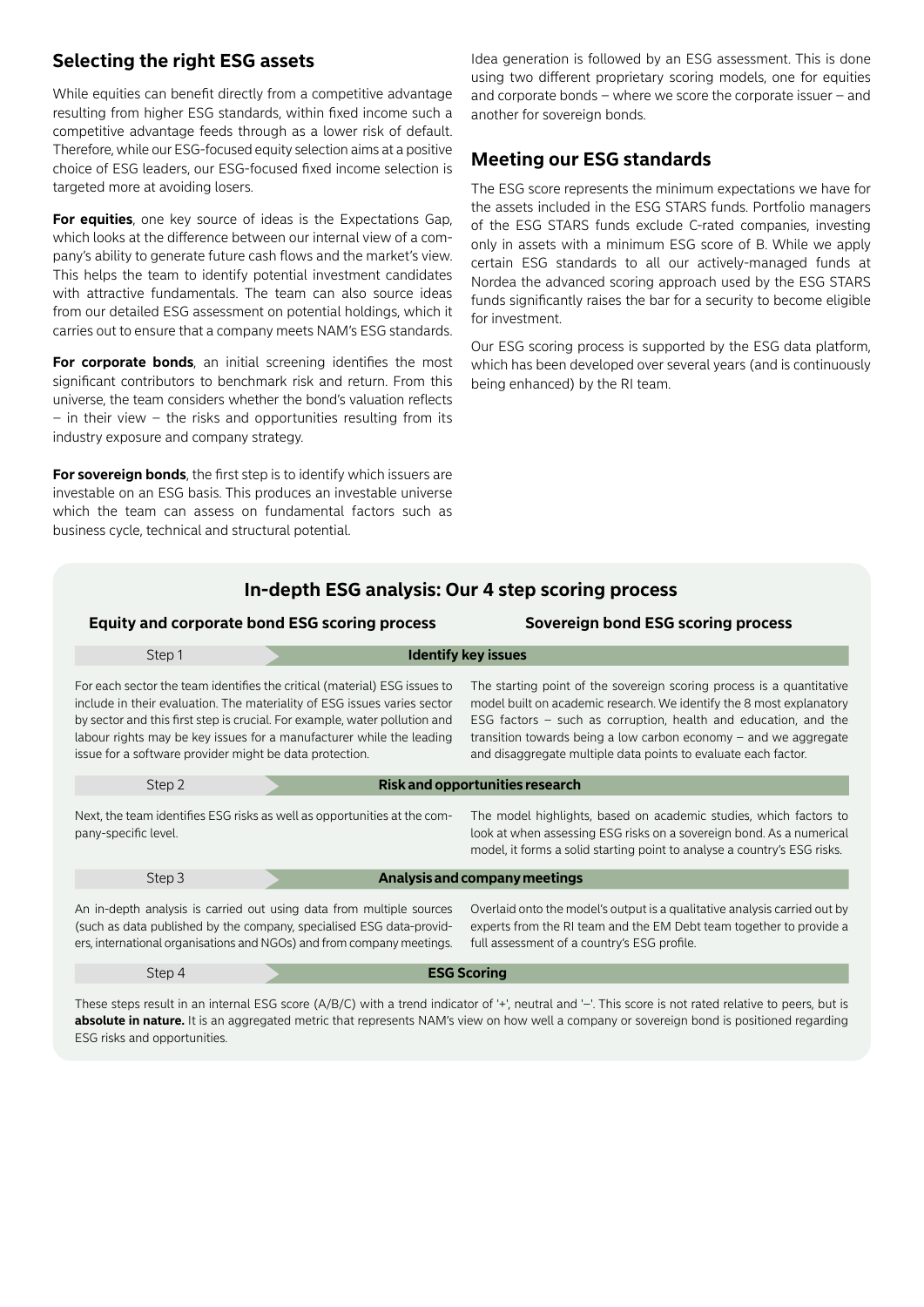## **How the ESG STARS funds beat the benchmark through full ESG integration6**

- Alpha generation remains a core part of the ESG STARS' value proposition, as with any actively managed fund
- By truly integrating ESG analysis with bottom-up fundamental research, we aim to identify tomorrow's winners

Once a potential investment is rated as eligible for investment, the investment team performs further financial evaluation. The objective is to identify securities able to deliver sustainable long-term shareholder value.

To find tomorrow's winners and avoid the worst potential ESG offenders, we incorporate the findings of the ESG analysis throughout the investment process, from idea generation and valuation to portfolio construction and risk management. **Each ESG STARS fund has a dedicated ESG analyst** working alongside the investment team and providing input at all stages of the investment process.

### **ESG integration in practice**

#### **Step 1: Incorporating ESG factors in the structural assessment**

Once an idea is validated, a strategic assessment is performed. It considers multiple factors in order to rate the company or issuer's sustainable competitive advantage and ESG profile. In their assessment, the portfolio managers fully incorporate the ESG analysis, including both sector-level and company- or issuer-specific ESG results. This allows a 360° understanding of the issuer, the risks it faces and its ability to maintain its competitive advantages.

| <b>Key factors for Companies</b><br>(Equities and Corporate Bonds) | Key factors for Sovereign Bonds |
|--------------------------------------------------------------------|---------------------------------|
| Valuation                                                          | Market Technicals               |
| Industry and Strategy                                              | <b>Business Cycle</b>           |
| <b>Accounts and Structure</b>                                      | Structural Potential            |
| <b>Structural Potential</b>                                        | Global Macro view               |
| ESG                                                                | FSG                             |

#### **Step 2: Quantifying the ESG impact on valuation**

The investment teams take the material ESG factors identified by the RI team and quantify their potential valuation impact. In practice this focuses on different elements for the different asset classes. Nevertheless, across the board, portfolio managers assess the ESG profile of the company or issuer and consider how this affects the financial profile of the equity or bond.

#### **Equities**

When valuing a company, the managers look at its projected growth rate and ability to generate excess return on its invested capital. Companies with strong ESG profiles that are able to conduct their business responsibly in relation to their stakeholders (employees, suppliers, customers, investors and society at large) are likely to have more sustainable business models. Thus the managers build into their models greater sustainability of excess returns for companies with a higher ESG rating.

#### **Corporate Bonds**

When valuing a corporate bond, the managers consider the ESG profile of the issuing company because a more sustainable business model tends to translate into greater creditworthiness, lower risk of default, and thereby potentially lower credit spreads.

#### **Sovereign Bonds**

When valuing a sovereign bond, our ESG model reflects the evidence that issuers with a higher ESG score tend to have fewer international risk factors, lower risk of default, and thereby potentially lower credit spreads.

### **Across all asset classes, the teams examine the financial and ESG profiles and how the two aspects interact in each investment**



6) There can be no warranty that an investment objective, targeted returns and results of an investment structure is achieved. The value of your investment can go up and down, and you could lose some or all of your investe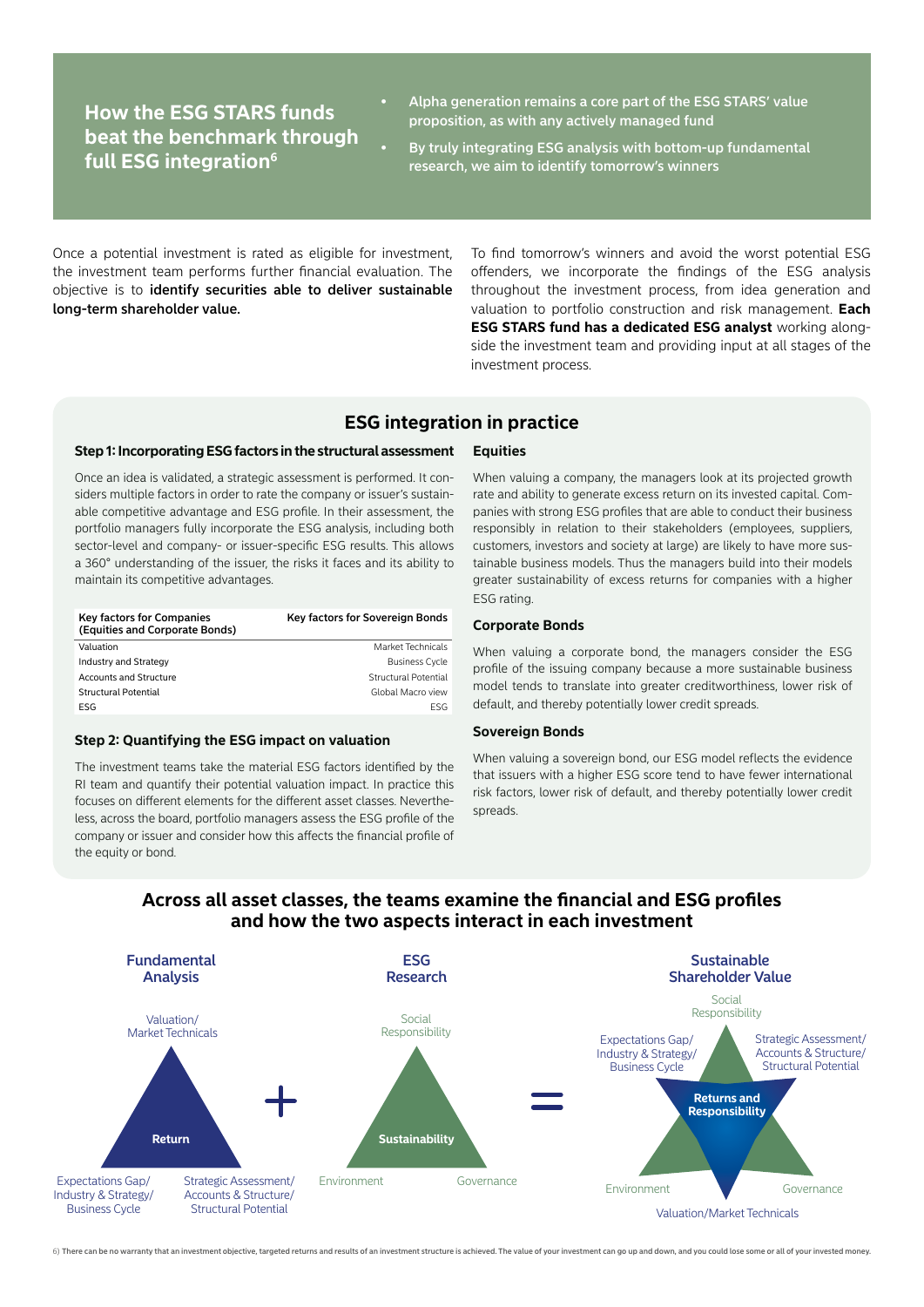## **How the ESG STARS funds create lasting impact through engagement**

- We foster change with our investments by engaging with them around specific ESG topics
- Our teams build structured engagement roadmaps and regularly assess the impact of their engagement activities

Engagement is a key part of the ESG STARS concept. Engagement means having a constructive dialogue with the companies and issuers whose securities we invest in or are considering for investment. We see engagement as a way to preserve and enhance long-term shareholder value, as well as create a positive impact for the broader society.

When it comes to companies and corporate bond issuers we break down our ESG engagement into three categories.

**Norms- and incident-based engagement:** engaging with companies breaching the international norms or conventions or companies having ESG related incidents.

**Investment-led engagement:** engaging with companies on their material ESG risks.

**Thematic engagement:** engaging on specific sustainability themes in focus.

When we engage with a company, the portfolio managers and our RI team together build an engagement roadmap, identifying the most relevant and material ESG topics for that company. Engagement can take various forms, from conference calls to face-to-face meetings and field visits. While the RI team typically leads our ESG engagement activities, our portfolio managers also participate.

#### **SDG engagement: one type of thematic engagement**

Amongst other topics within the thematic engagement category, the team looks at issues related to the UN Sustainable Development Goals (SDGs). We believe that companies aligning their business models and practices with the SDGs will be successful in the long-term, because they are adjusting to society's future needs. For example, since 2015 we have engaged with 25 pharmaceutical companies in India to discuss waste water management (their own and their suppliers'), because pharmaceutical water pollution is a significant issue in India. This longterm engagement resulted in an industry-led action plan to address pharma water pollution in India, and in 2020 the Indian government issued a draft bill to limit concentrations of antibiotics discharged by pharmaceutical factories into waterways.

Because bonds do not carry voting rights, the influence we have as bond-holders is less than in our capacity as equity holders. Therefore, for corporate bonds, we find it very effective to leverage on our equity engagement with a company. For sovereign bonds, we have found different approaches to engagement.

In order to have a more effective means of influencing sovereign issuers, we have joined various working groups. We are, for example, currently part of the PRI's Sovereign Debt Advisory Committee, whose goals include defining and exploring approaches to ESG integration and engagement, and the Emerging Markets Investor Alliance, whose purpose is to promote good governance and sustainable development through engaging with sovereign issuers. Within this group, we are part of the Debt and Fiscal Governance working group.

### **Engagement with Varun Beverages: A limited resource for an essential need**



Senior ESG Analyst Arvinder Tiwana visiting Varun Beverages.

Over the years, we have actively and successfully engaged with companies all over the world to ensure they meet our ESG criteria. Our engagement with Indian soft-drink company Varun Beverages has **focused on water.** Freshwater – from ground or surface sources – is Varun's most important raw material and the group also faces other risks around its water usage. Any evidence of misuse, such as excessive depletion of the local water supply or water pollution, could lead to factory shutdowns and fines. As of today, Varun's water management programs include treating 100% of its wastewater as well as recycling, replenishing and reducing water usage. The company has adopted 108 water harvesting ponds of which 20 are fitted with recharging shafts to a groundwater aquifer. Since NAM engaged with the company, Varun has elevated the consideration of water usage from corporate social responsibility to risk management, brought in a third party to audit its water management system and publishes more extensively on its water management. Already, six of Varun's 32 plants, located in areas where groundwater is diminishing, recharge twice the amount of water withdrawn – making a positive impact on groundwater levels in these areas. We continue to encourage Varun to broaden its success to more of its plants.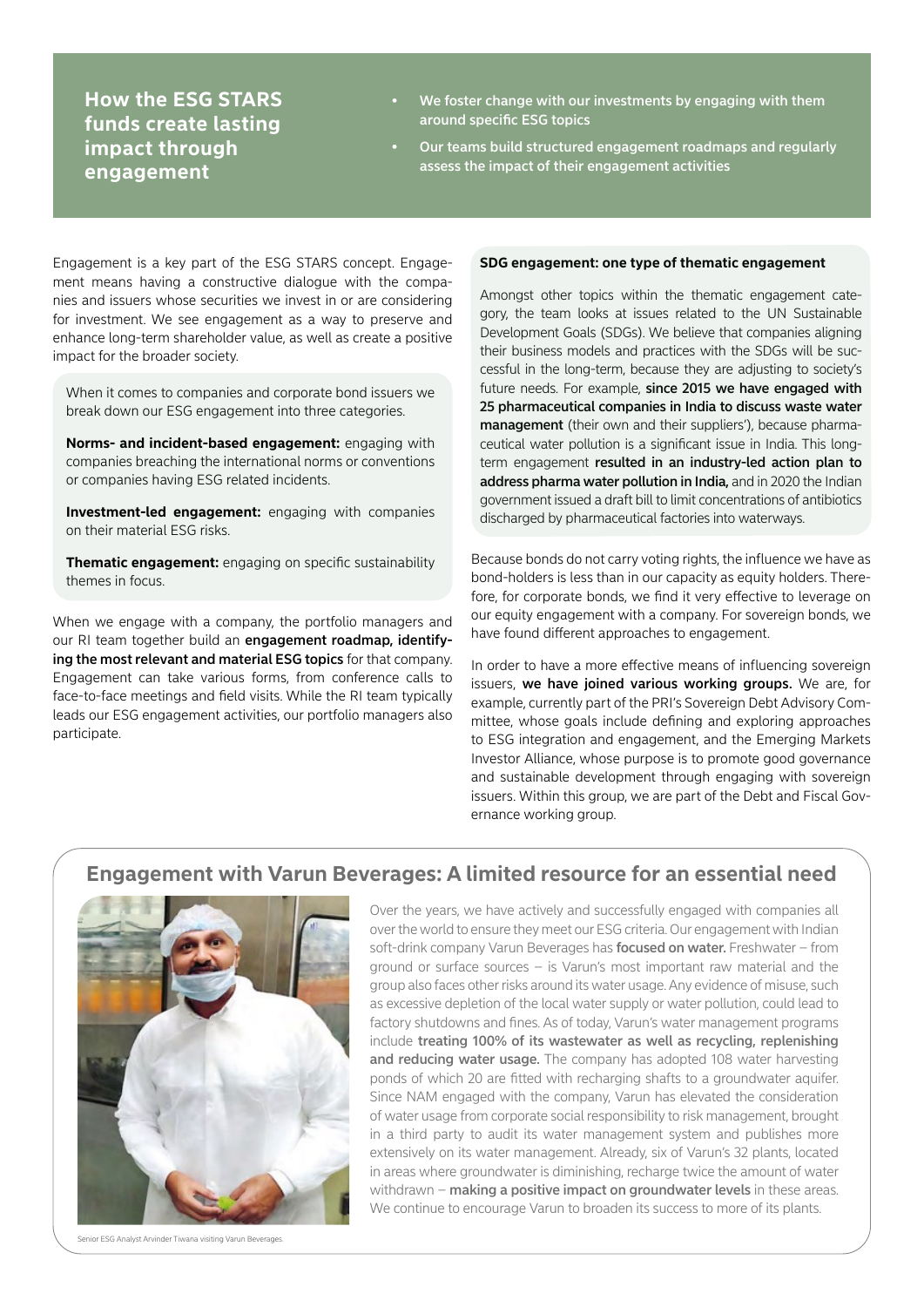### **ESG STARS credentials**

|                                       | trans parent                                             | LUXFLAG                                        |                                                        |                         |
|---------------------------------------|----------------------------------------------------------|------------------------------------------------|--------------------------------------------------------|-------------------------|
| Nordea 1 Funds                        | <b>European SRI</b><br>Transparency<br>Code <sup>7</sup> | <b>LuxFLAG</b><br><b>ESG Label<sup>8</sup></b> | <b>Towards</b><br>Sustainability<br>Label <sup>9</sup> | Label ISR <sup>10</sup> |
| <b>Emerging Stars Equity</b>          |                                                          |                                                |                                                        |                         |
| <b>European Stars Equity</b>          |                                                          |                                                |                                                        |                         |
| <b>Global Stars Equity</b>            |                                                          |                                                |                                                        |                         |
| Nordic Stars Equity                   |                                                          |                                                |                                                        |                         |
| North American Stars Equity           |                                                          |                                                |                                                        |                         |
| <b>Global Climate and Environment</b> |                                                          |                                                |                                                        |                         |
| <b>Global Social Empowerment</b>      |                                                          |                                                |                                                        |                         |
| <b>Emerging Stars Bond</b>            |                                                          |                                                |                                                        |                         |
| European Corporate Stars Bond         |                                                          |                                                |                                                        |                         |
| European High Yield Stars Bond        |                                                          |                                                |                                                        |                         |

## **Why invest in the ESG STARS?**

The ESG STARS funds target outperformance while standing at the forefront of Nordea Asset Management's ESG offering.11 They represent a unique concept and approach, where the ESG STARS investment teams fully integrate ESG factors into the investment process and use dialogue and engagement to make a real impact. By doing so, the ESG STARS funds not only aim to deliver alpha but allow investors to shape tomorrow's world.

## **Shaping tomorrow's world.** Invest in the ESG STARS.

### **ESG STARS fixed income funds**

Nordea 1 – Emerging Stars Bond Fund ISIN: LU1915689316 (BP-USD) / LU1915689829 (BI-USD)

Nordea 1 – Emerging Stars Local Bond Fund ISIN: LU1160612526 (BP-USD) / LU1160610405 (BI-USD)

Nordea 1 – European Corporate Stars Bond Fund ISIN: LU1927797156 (BP-EUR) / LU1927797586 (BI-EUR)

Nordea 1 – European High Yield Stars Bond Fund ISIN: LU1927798717 (BP-EUR) / LU1927799012 (BI-EUR)

Nordea 1 – North American High Yield Stars Bond Fund ISIN: LU1937720487 (BI-USD) / LU1937720214 (BP-USD)

# Nordea 1 – US Corporate Stars Bond Fund

ISIN: LU1933824366 (BI-USD) / LU1933824283 (BP-USD)

## **ESG STARS equity funds**

Nordea 1 – Asian Stars Equity Fund ISIN: LU2152927971 (BP-USD) / LU2152928607 (BI-USD)

Nordea 1 – Emerging Stars Equity Fund ISIN: LU0602539602 (BP-USD) / LU0602539354 (BI-USD)

Nordea 1 – European Stars Equity Fund ISIN: LU1706106447 (BP-EUR) / LU1706108732 (BI-EUR)

Nordea 1 – Global Stars Equity Fund ISIN: LU0985320562 (BP-USD) / LU0985319804 (BI-USD)

Nordea 1 – Nordic Stars Equity Fund ISIN: LU1079987720 (BP-EUR) / LU1079987134 (BI-EUR)

Nordea 1 – North American Stars Equity Fund ISIN: LU0772958525 (BP-USD) / LU0772957808 (BI-USD)

.<br>Luropean SRI Transparency logo signifies that Nordea Investment Funds S.A. commits to provide accurate, adequate and timely information to enable stakeholders, in particular consumers, to understand the Socially Resp ment (SRI) policies and practices relating to the fund. Detailed information about the European SRI Transparency Guidelines can be found on www.eurosif.org, and information of the SRI policies and practices of the Nordea S an endorsment of any particular company, organisation or individual. 8) Lux-liag is an international and independent and tabeling agency. To promote sustainable investors that the labelled investment the investors that the sibility of SRI products among savers in France and Europe. For more information on the Label ISR, visit www.lelabelisr.fr/en/what-sri-label/. The ISR Label is valid for three years. 11) There can be no warranty that an in objective, targeted returns and results of an investment structure is achieved. The value of your investment can go up and down, and you could lose some or all of your invested money.